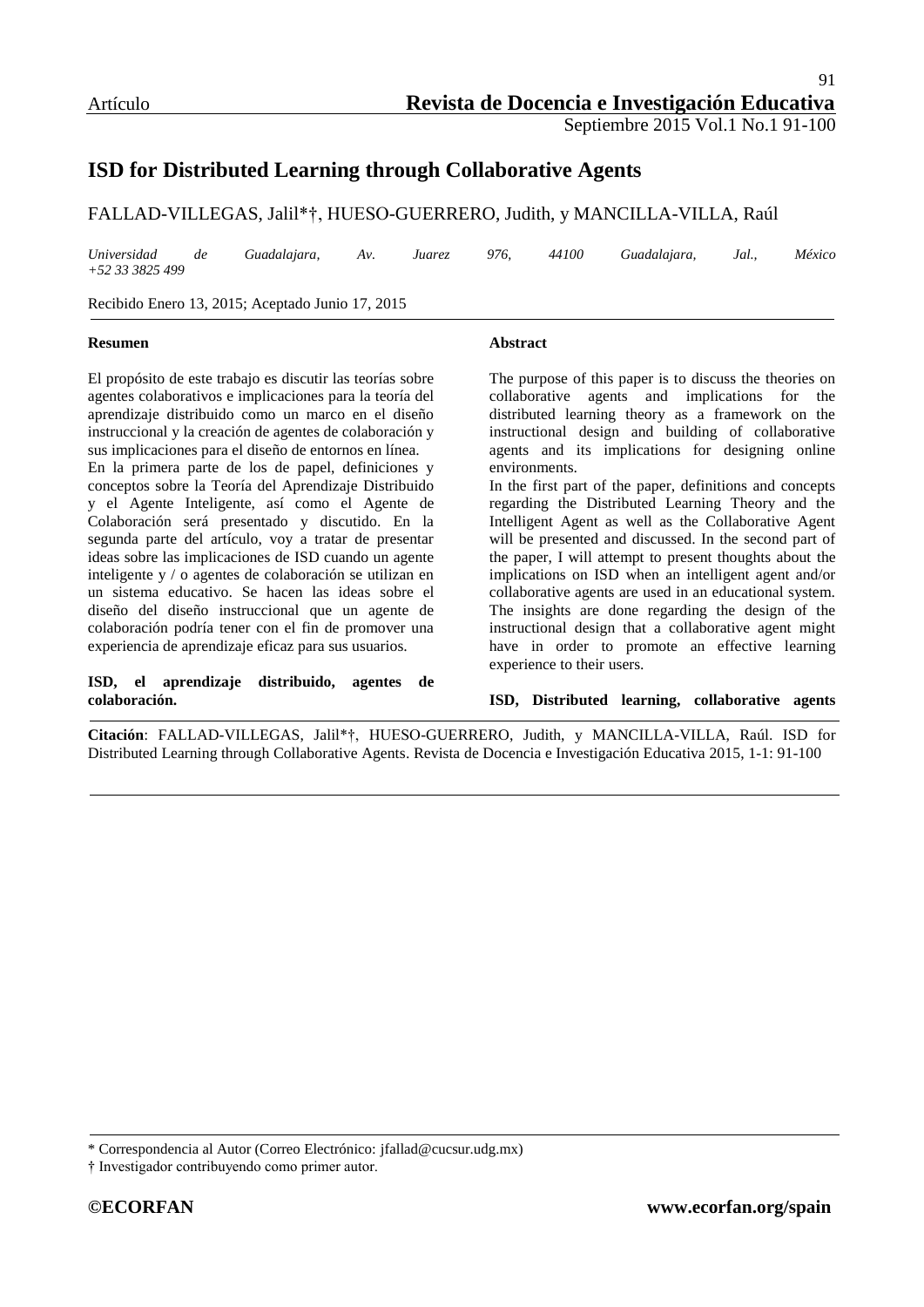## **Definitions**

Nowadays, Stolovitch & Keeps (1999) posited the professional literature provides enough empirical evidence that support the fact that Distributed Learning has an important role on instructor-led instruction. For Stolovitch & Keeps (1999) Distributed Learning represents a methodologically distinct variation from Distance Education that responds to calls for supporting needs of individuals on terms that they are increasingly defining for themselves (I need to clarify).

Even as well-designed and wellimplemented distance learning courses and programs have become ubiquitous features on teaching and learning, this discipline is experiencing a significant expansion of its methodological framework. Distance learning and Distributed Learning has the same root but they are different. There are operational differences between Distance learning and Distributed Learning that affects how performance improvement interventions are positioned and implemented. Distributed Learning differs from distance learning in that it tends to focus on the needs of individuals looking for immediate access to information, performance support tools, and instructional opportunities (Serenko & Detlor, 2004). Distributed Learning also tries to maximize connections between and among learners and resources, regardless of their relative physical locations. Thus, in a Distributed Learning setting a learner may be at some physical or centralized site, whereas the resources that are needed may be at some physical distance from that centralized location. What is important is the connection that exists between and among learners and resources regardless of their physical locations.

Distributed Learning (**theory**) as well as Distance Learning has its roots in the socio-constructivism philosophy where the members of a group of learners construct their knowledge in two different processes. The first process, each member of the group learn about each other and each member share their new knowledge with the community and then, the second process will be done, where new knowledge is created as a product of the interaction of the knowledge of members of the group (Salomon, 1993) and creating a Intelligent network (Markus & Magedanz, 1998). It is important to remark that this new knowledge is created under the consensus of the group. This consensus is a key point in order to ensure the prevalence of the knowledge within the group as well when this new knowledge will be shared with another group of learners (Barnes, 2002).

Distributed learning can be considered as an adult learning approach as well as a lifetime learning process (Reigeluth, 1999). These two statements are made under the basis of the specific requirements that are needed in order to conduct this kind of learning approach. The requirements are mainly special for the learners characteristics, the nature of tasks and activities that will be carried out which are related to the content of the subject matter, and for the evaluation process.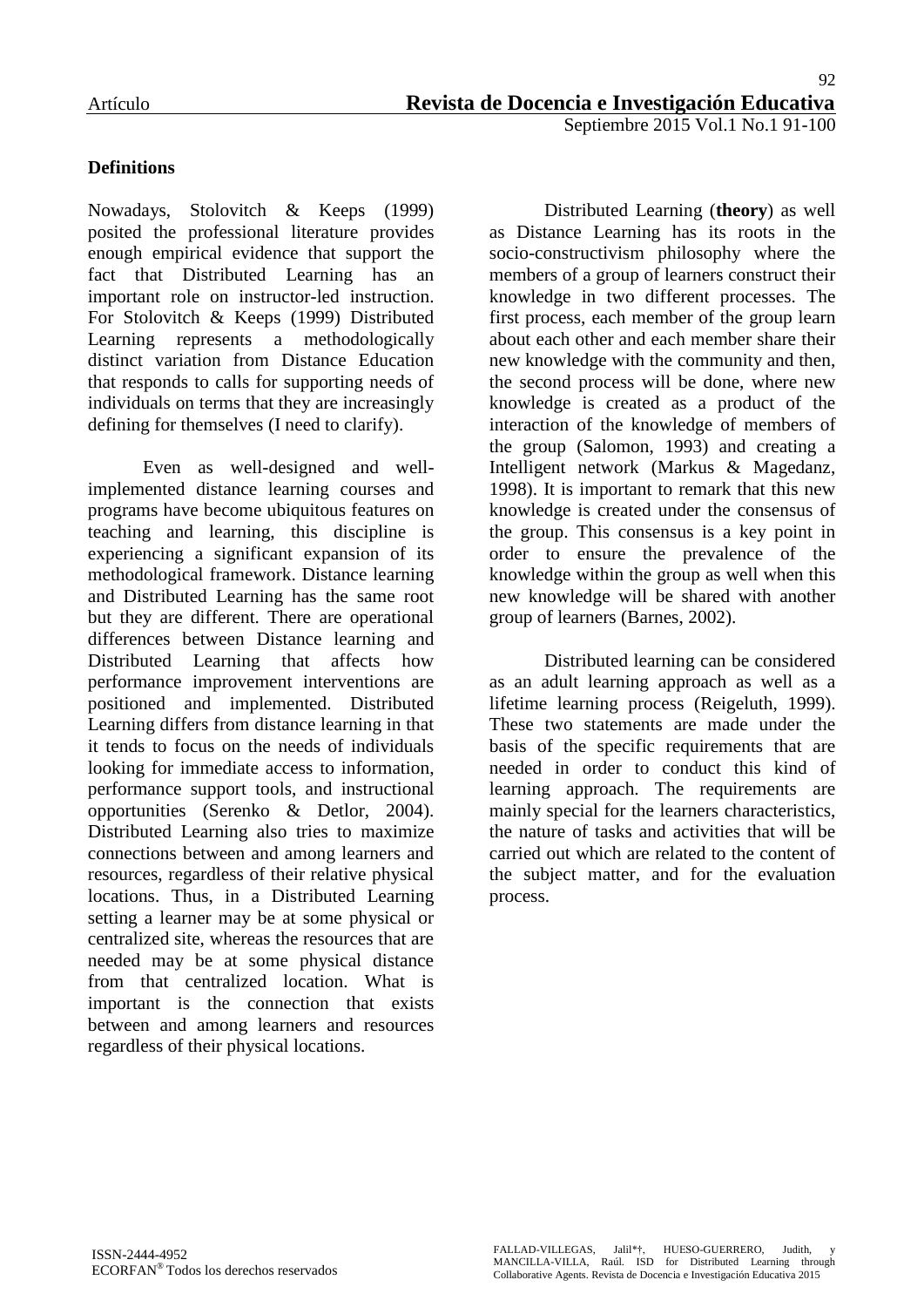## **General Characteristics of an Agent**

The central element of intelligent behaviour is the ability to adapt or learn from experience. Having the ability to adapt to changes in the environment or to get better at tasks through experience became a significant differentiator for any intelligence system. Any agent that can learn has an advantage over one that cannot. Thus, by adding learning or adaptive behaviour to an intelligent agent elevates it to a higher level of ability. A learning agent can also adapt to a user"s likes or dislikes. Furthermore, when the agent is working in collaboration with other agents, it can learn which agents to trust and cooperate with, and which ones to avoid. A learning agent can recognize situations it has been in before and improve its performance based on prior experience.

The intelligent agent systems are based on four basic ideas (Bradshaw, 1997). (1) A set of semi-structured message types can form a basis for an intelligent information sharing system. (2) Sets of "if-then" rules can be used to conveniently specify automatic processing for these messages. These rules may include multiple levels of reasoning. (3) The use of semi-structured message types for processing them can be greatly simplified by a consistent set of display-oriented editors for composing messages, constructing rules, and defining new message templates. Finally, (4) the initial introduction or later evolution of a group communication system can be much easier if there is an incremental adoption path, which is, a series of small changes. Here, one of the biggest challenges is the tailored agents for semiformal systems where the tailoring sometimes becomes radical where the user can modify the structure of the system in order to fulfil user"s specific needs (Bradshaw, 1997).

#### **Definitions for an agent**

The integration of new information technologies in the education system is the enhancement of the access of knowledge and culture in order for the education system to improve its role of knowledge transfer and citizen training. Bradshaw (1997, page 223) posited three main reasons for it: (1) *to develop autonomy and individual learning*. (2) *To remove barriers because of the geographical isolation*, and (3) *to open the education system to the external world and facilitate synergy with local resources*.

There is not very much agreement about what a software agent is. It seems that definition will depend on the nature of the agent or on what the agent does. It is also clear that software agents and hardware agents are interlinked, and this condition makes its definition more complicated. However, in order to have a general scope about intelligent systems is important to have a general definition about what an agent is.

Franklin and Graesser (cited by Murch & Johnson, 1999, page 11) have defined an agent as:

"…An autonomous agent is a system situated within and part of an environment that senses that environment and acts on it, over time, in pursuit of its own agenda and so as to effect what it senses in the future…"

Nwana & Azarmi (1997, page 5) have posited "…a component of software and/or hardware which is capable of acting exactingly in order to accomplish tasks on behalf of its user…" as light definition for an agent.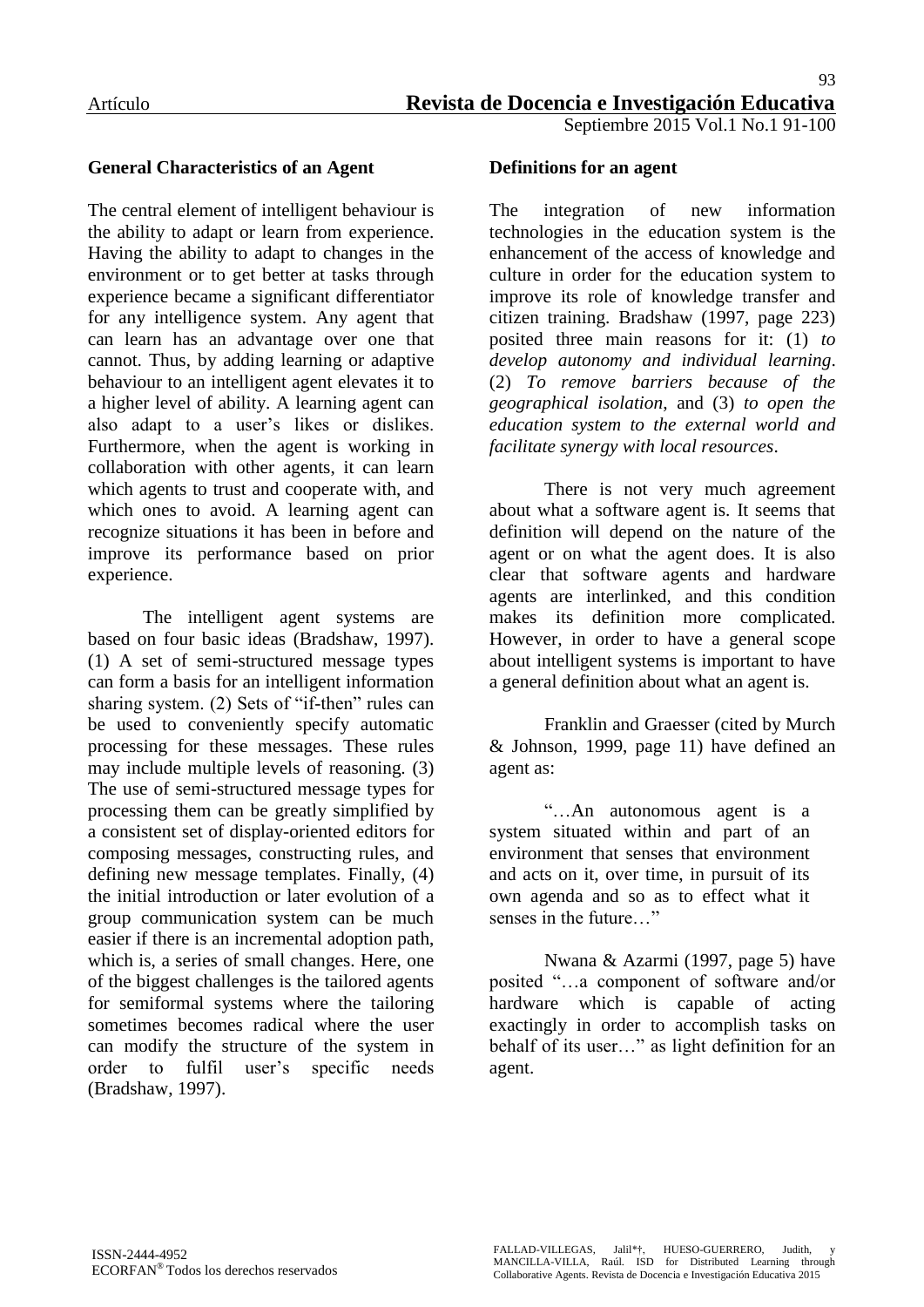Detlor (cited by Serenko & Detlor, 2004; page 364) defines Intelligent Agents as "long-lived software programs, which act autonomously, monitor and react to the environment, and communicate and collaborate with other agents and users".

Perhaps, a good approach about the definition for an agent is to establish the reasons why an agent is needed. Nowadays, the modern life is becoming too complex and demands from us more time that we do not have. Sometimes agents perform activities that humans are unable to perform. Sometimes agents can work faster and more accurate than humans, such as the case of the information, that in other times was an important issue, now it is accessible to everyone (of course internet accessibility is needed). In current modern times, more important than information itself, is how we manage the information by filtering and retrieving it from the databases in a useful and personalize way and in a quick fashion. Everyday, more and more people need more and more information but they need it in different, customized ways. Here is when an intelligent agent can help.

Nwana & Azarmi (1997) show a list of types of agents as following: collaborative, interface, mobile, information/internet, reactive and hybrid.

The current purpose for an agent present by Murch and Johnson (1999) is "…agents employ subagents. Agents are able to traverse any computer connected to the web and utilize resources by negotiation with computers and other agents. They are more sophisticated and focus on solving abstract request…"

The future agents (2005-2050) are described by Murch and Johnson, 1999, page 39) as "agent can activate and inhabit real world robotics and pursue goals beyond the virtual…", and "…agents are self-replicating and can design agents tailored to specific needs. Agents develop agents to carry out their tasks and needs as required. These manager agents are independent, and selfmotivating, and in many respects have human capability…"

One of the promissory agents for a near future is an agent that promotes collaborative knowledge production (Mohammadian, 2004). The rationale for having collaborative agent systems is a specification of the goal of DAI (Nwana & Azarmi, 1997). Knowledge is everywhere; most of the time is unstructured or at least is not well-structured. This situation can lead us into a poor or inappropriate use and exploited situation. Recent works advocate collaboration in support of knowledge production. Collaboration production will stand out as a tool to mediate, but not eliminate, the differences between views of the design of a system (Mohammadian, 2004). These agents emphasize autonomy and cooperation with other agents in order to perform tasks for their owners in open and time-constrained multi-agent environments (Nwana & Azarmi, 1997).

The main tasks that these agents perform are "… (1) solving problems that are too large for a centralized single agent to do, due to resource limitations or the sheer risk of having one centralized system; (2) allowing for the interconnecting and interoperation of an existing legacy system (previous system where the current systems come from); and finally, (3) providing solutions to inherently distributed problems, such as solutions which draw from distributed information sources such as distributed on-line information sources or distributed sensor networks…" (Nwana & Azarmi, 1997; page 8).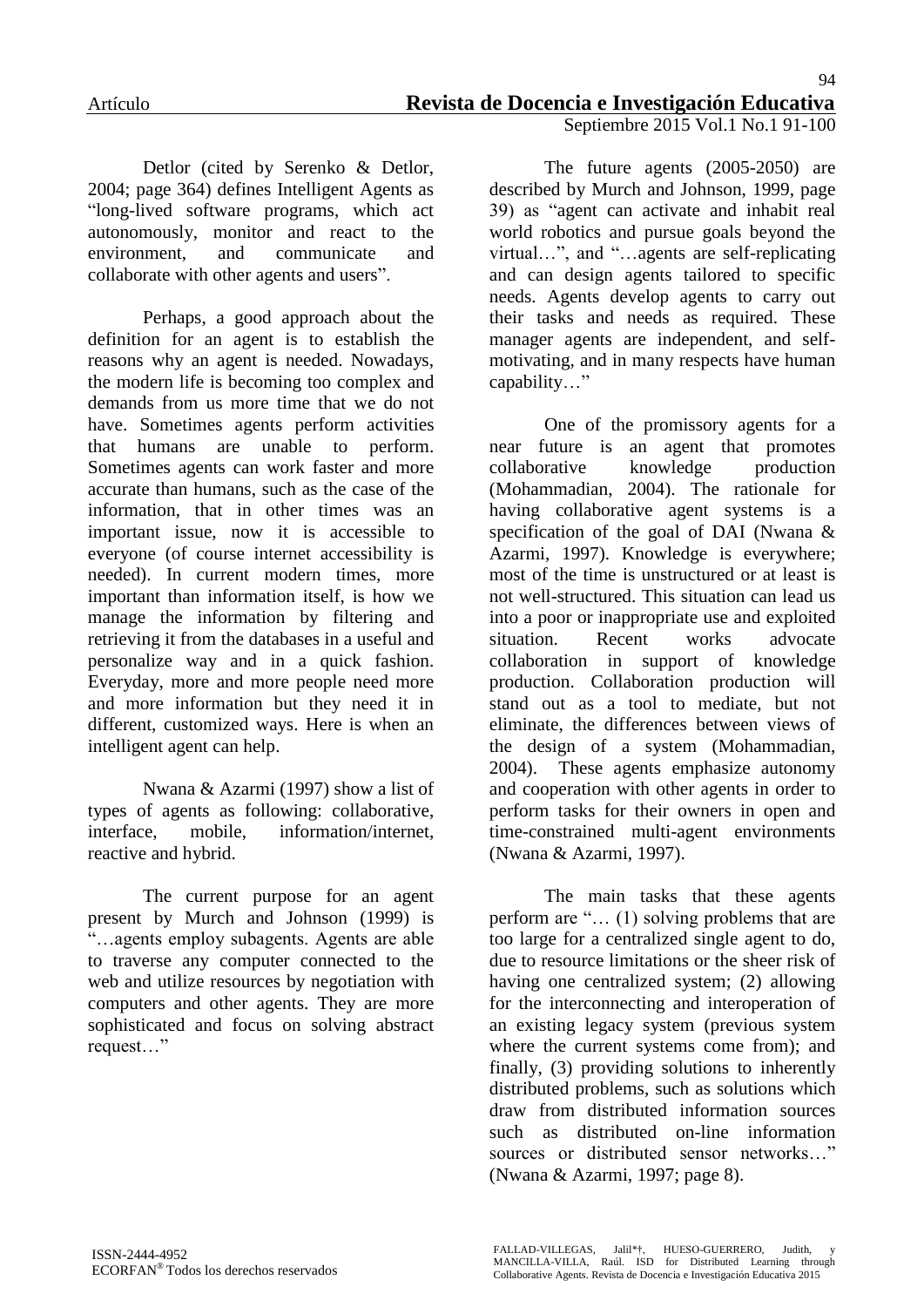#### **Learning paradigms for intelligent agents**

Bigus & Bigus (2001) posited three major paradigms. These include supervised, unsupervised, and reinforcement learning. The first paradigm is the most common form of learning. This agent is trained by showing it examples of the problem state or attributes along with the desired output or action. By doing this, the learning agent makes a prediction based on the inputs and if the output differs from the desired output, then, the agent is adjusted or adapted to produce the correct output.

The second paradigm is used when the learning agent needs to recognize similarities between inputs or to identify features in the input data. The data is presented to the agent, and it adapts so that it partitions the data into groups. The clustering or segmenting process continues until the agent places the same data into the same group on successive passes over the data.

Finally, the third paradigm is the type of supervised learning used when explicit input/output pairs of training data are not available. This type of paradigm can be used in cases where there is a sequence of inputs and the desired output is only known after the specific sequence occurs. This process is called temporal credit assignment (Bigus & Bigus, 2001).

Another important distinction in learning agents is whether the learning is done on-line or off-line. On-line means that the agent is sent out to perform its tasks and that it can learn or adapt after each transaction is processed. On-line learning is like on-the-job training and places severe requirements on the learning algorithms.

The tasks must be done very fast and be very stable. In other hand, off-line learning is a place in an environment where the agent can focus on improving their skills without distractions. After a suitable training period, they are sent out to apply their newfound knowledge and skills (Bigus & Bigus, 2001).

#### **My perspective on the theory**

The main idea in using the socioconstructivism learning philosophy for the proposed approach in this paper is to promote the learning process through the using of collaborative intelligent agents. The fact of having learning material and activities from intelligent agents will enhance how to learn more effectively.

The main role of the use of intelligent agents are that they will search and build learning material that will fit the learners needs and create instructional activities that will allow that learning process to happen.

In this learning process there are two main characters, a collaborative agent (or group of them) and the learner. Both characters will learn from each other by sharing strengths and weaknesses of their findings during the learning process.

The same individual and group learning process that occurs on distributed learning might happen among a group of intelligent agents where each agent can learn from others and then after a consensus process they will share their findings to the learner.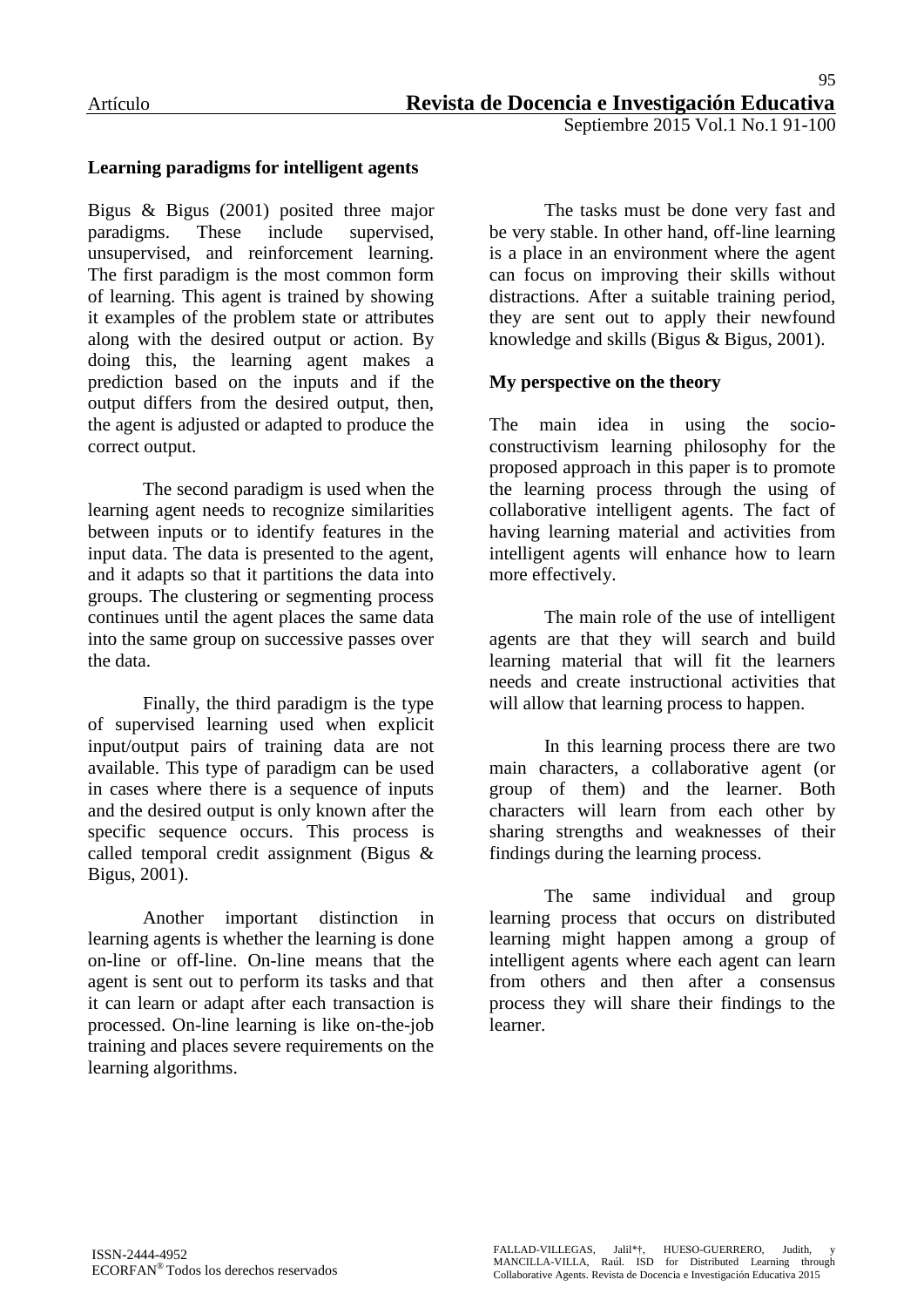## **Implications For Instructional Systems Design**

## **Analysis**

Due to the nature of the distributed learning, it helps to influence the way the learning process is conducted. The analysis process will be essential for the effectiveness of the ISD. The learner characteristics analysis is the most basic task to be conducted in the design of an intelligent agent. When the learner characteristics analysis is conducted, it is important to keep in mind the each learner will carry different needs and expectations of their learning (Barnes, 2000). In other words, ample learning needs, expectations and a combination of the two shall be considered. This requirement shall be not a problem since the main characteristic of the intelligent agent is to adapt to different condition and requirements from the learner (Bigus & Bigus, 2001). Perhaps one the most sensitive learner's characteristic is the learner's learning style and pace. Due to the use of a collaborative agent in a learning process is learning style per se because the agent(s) coaches the learner in the learning process as well the learner is doing the same to the agent(s). The learning style also carries some specific requirements for the evaluation process but this will be discussed in the evaluation section.

Another feature that needs to be analyzed is content. This feature is important because the nature of the subject matter carries out a special requirement whenever the learning process takes place. Not every science or discipline can be taught and learned the same way. In some cases, in order to conduct a learning process, the content must be highly related to the context, so the content could be understood. Examples for these types of content are the more complicated forms of sciences such as Math, Physics and Statistics.

# **Design**

A common approach for designing agents is to define roles for team members (Serenko & Detlor, 2004). There are three different roles proposed by Weiss (1999); these roles are learning organizational roles, learning to benefit from market condition, learning to play better against an opponent. The first role is dealing with agents in groups that need to learn role assignments to effectively complement each other. In the second role, information agents selling and buying information units in an electronic marketplace need to be adaptive to their environmental conditions. In the third role, in adversarial domains a classical maximum strategy provides a conservative approach to playing games, where the exploitation of weaknesses in the strategy can lead to better results when playing against that particular opponent. By assigning well-defined roles for the agents, the collaboration and cooperation activities between the learner and the agent(s) and the activities from agents to agents will be possible. The better-defined tasks and activities for each agent(s), better effectiveness could be obtained. Weiss (1999) posited two different categories of learning: centralized and decentralized. The first category is dealing with when the learning process is happening through a single agent. The second category is concern about the learning is happened if several agents are working and engage on the same learning process. Any of those categories are looking the same goal, the expected learning outcome (product or behaviour) in the learner. But in order for an intelligent agent to perform an intelligent action, the agent has to be able to learn what is going on within the environment concerning the task (Bigus & Bigus, 2001).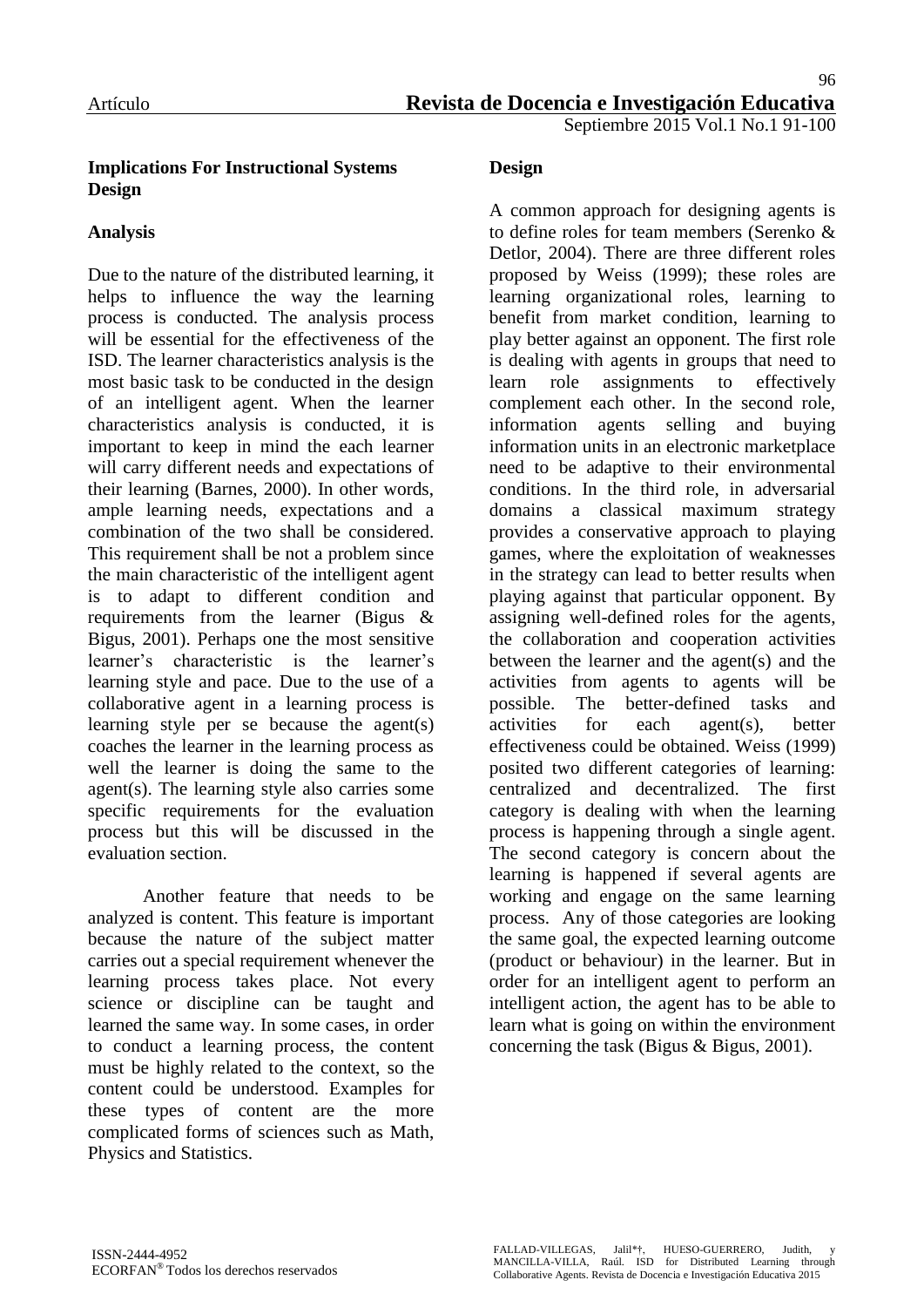With this required condition, the ISD must promote and foster the learning about the subject matter and the environment that surround the agent. This means that the agent shall be able to learn from his previous experience and knowledge. The design of the learning process must carrying clear task-bytask procedure. Anchored instruction and scaffolding will be the chosen strategies in order to conduct an effective learning process. Anchored instruction strategy is based when previous knowledge can be used as a support a construction of new knowledge. And scaffolding instruction strategy is based on the previous knowledge is fully supports the creation of new knowledge. Here, the previous is a basic requirement in the learning process. They are chosen because the knowledge and meaning will be constructed by the use of previous knowledge and experiences from the learner as well from the agent(s) and it is required that the agent shall have an equivalent information or knowledge of the learner"s (Bigus & Bigus, 2005). The exchange of information and knowledge between the agent(s) and the learner is needed in order to ensure the learning process. During this process is when both, the learner and the agent(s) learn from each other. By doing this, information sharing strategies and collaborative problem solving are also taking place in the learning process (Qi *et al*., 2002).

Weiss (1999, page 263) suggest that other learning methods or strategies can be applied such as: (1) rote learning (direct implementation of the knowledge and skills without requiring further inference or transformation from the learner). (2) Learning from instruction and by advice taking (operationalization-transformation into internal representation and integration with prior knowledge and skills). (3)

Learning from examples and by practice (extraction and refinement of knowledge and the skills like a general concept or a standardization pattern of motion from positive and negative examples or from practical experience). (4) Learning by analogy (solution preserving transformation of knowledge and skills from a solved to a similar but unsolved problem). And (5) Learning by discovery (gathering new knowledge and skills by making observation, conducting experiments and generating and testing hypotheses or theories on the basis of the observational and experimental results).

Another feature that must be taken into account is the feedback which can be defined as a level of performance that has been achieved so far (Weiss, 1999). This feature leads to make three tasks: to supervise the learning process, reinforced learning and in the case of trial-and-error and selforganization processes, the unsupervised learning (no explicit feedback is provided and the objective is to find out useful and desired activities). Interactivity is another feature in ISD that must take in account for the design of the learning process where the communication feature starts its work in the learning system. The interactivity shall include the learners, agents, contents and outcomes as well the combination of them.

## **Development**

Perhaps the most important influences on development in *Distributed Learning* are the technological developments such as accelerated desktop computer processor speed, platform-independent datatransmission protocols, the improved browser technology with such features as Java-enable client-server interactivity.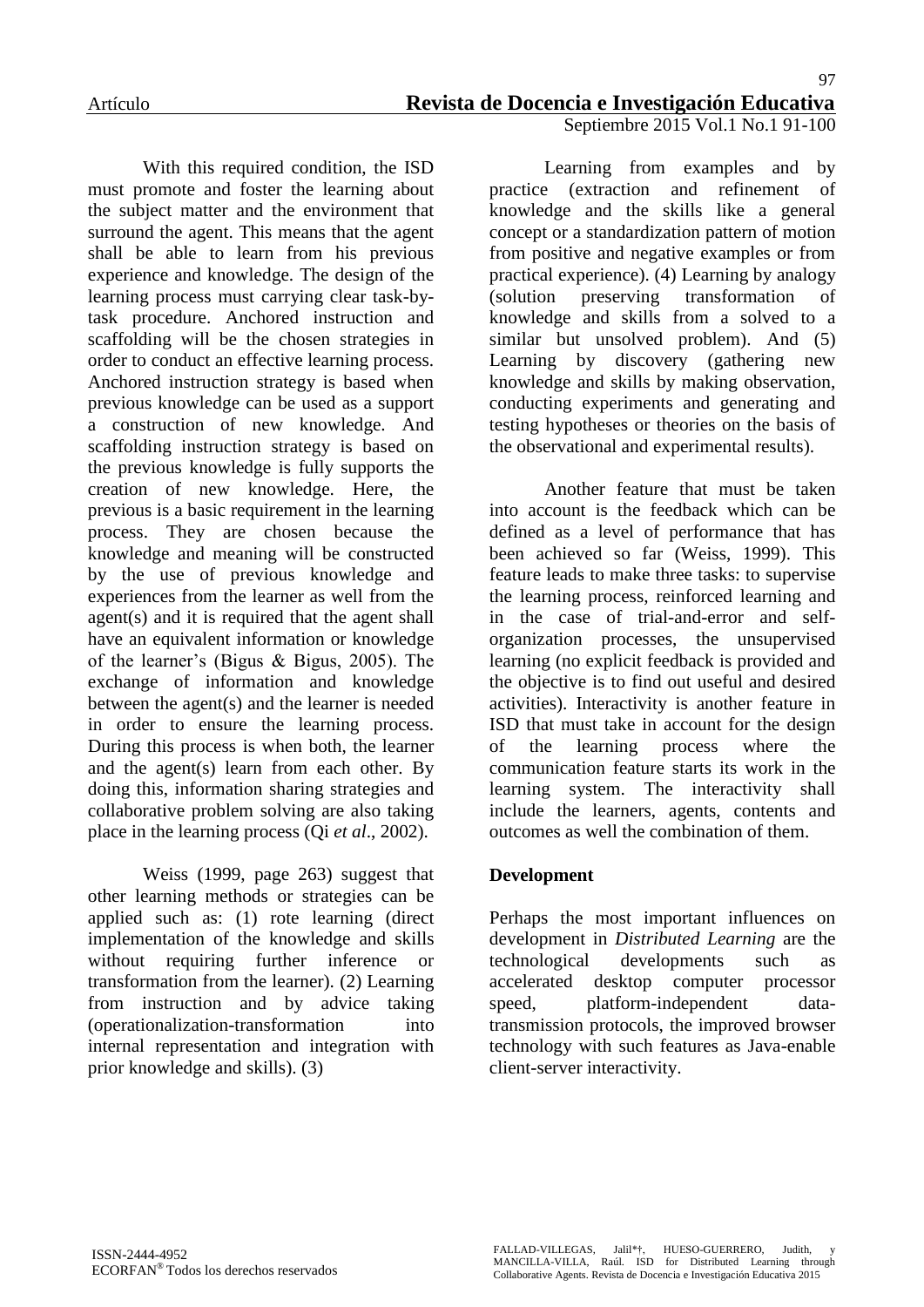The content objects, and knowledge content distributors, the improved backend database technologies, the ubiquitous availability of commercial internet service providers and improved access to the bandwidth needed for large-file transmission (Stolovitch & Keeps, 1999). With the emerging of new communication and computer technologies many things are now possible, things that ten years ago we could consider impossible, examples of this, are the new communication gadgets like the new PDA, that are capable of being used for communication between user and another user, or a user and an agent(s) or an agent and another agent (Qi *et al*., 2002). Another example is the new hand-carry minicomputers that are economical accessible. This new gadgets are also capable to search and find on Internet information by a set of criteria.

## **Implementation**

Stolovitch & Keeps (1999) list five challenges for distributed learning systems (pages 634- 635). 1. "The courses that designers are expected to develop for distance and distributed learning contexts may not look like courses as we have always known them". 2. "A basic goal of any learning design is to establish parameters within which the outcomes of the particular design intervention can be achieved". 3 "The demand for traditional course offerings may wane in an era of alternative means for accessing content when and where it is needed". 4 "The distance learning experiences may serve as a surrogate for the training experiences with which most of us are familiar, but distributed learning experiences represent a completely new approach for supporting informational, instructional, and performance support needs for individuals".

Septiembre 2015 Vol.1 No.1 91-100

Finally, 5 "The strategies used for constructing instructional designs must increasingly account for learner-determined and learner-navigated paths while also continuing to maintain instructor-directed and domain-dependent learning parameters".

These five challenges highlight the needs of some special skills and also are required of the learner such as the development of a way of thinking towards the emerging technology in order to use this approach. This fact, illustrates the importance that the learner characteristics analysis must be appropriately conducted.

Regarding the collaborative agents, there are some critics about agents and their uses. The most common critics are: (1) the agents are not new but merely an extension of the work done in artificial intelligence research and development. (2) Agents are not "intelligent". (3) Agents have been around for several years and have not taken off. (4) Agents will not enhance or develop the potential of the internet and other networks. (5) The applications for agents are severely limited. And finally, (6) the excessive searching using agents will cause response times problems on the internet. Despite the critics, it is well known that computers are becoming the vehicle for an increasing range of everyday activities. The acquisition of information becomes more and more computer-based. At the same time, an increasing number of untrained users are interacting with computers and unfortunately, these technological developments are not going hand in hand with a change in the way that people interact with computers (Murch and Johnson, 1999).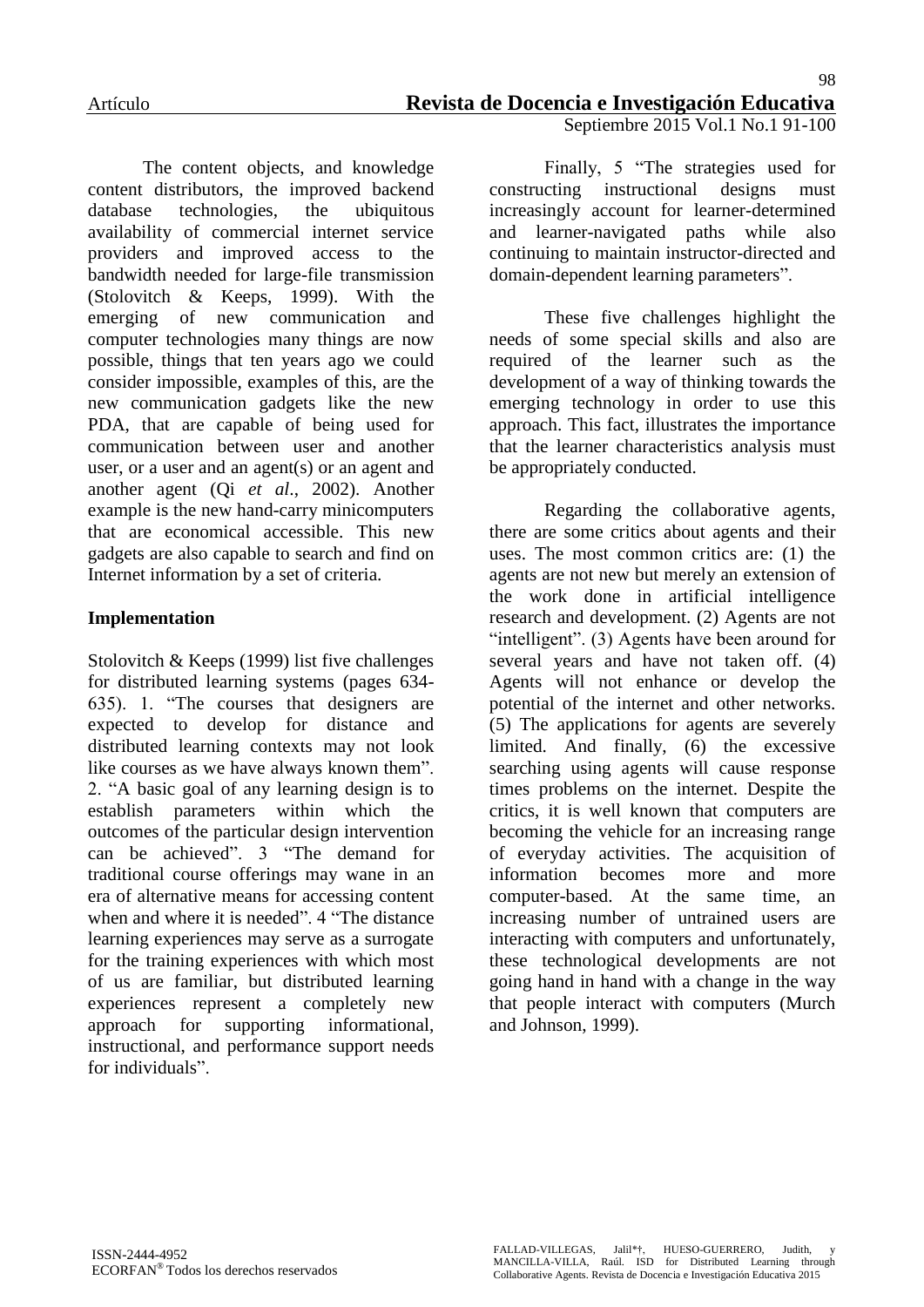Finally, when an agent's learning Instructional System Design is using, a knowledge management will be need to be developed. Completing this task is highly important because of the fact that all of the knowledge and information that will come out from the learning process needs to be monitored and managed. This will require from the learner to acquire new skills about how handle the knowledge management after it has just been acquired.

## **Evaluation**

The evaluation process will carry out activities that are very similar than those that is being used in Distance Education. This decision has been made because the nature of the learner"s characteristics, are similar in both distance learning and distributed learning. Approach for the evaluation process will be a user-end approach and the instruments of evaluation are such as rubrics, specific outcomes or products. In all these cases the process of learning will be an essential part of the components in the evaluation process. The evaluation process could be carried out under an embedding approach as well the classic formative and summative approaches. Everything will depend on the subject matter nature and learner's characteristics but is clear that more and better evaluation resources will need to be developed or refined; among them are welltrained facilitators and evaluators, and the monitoring and the assessment instruments.

## **Conclusion**

Using technology has some amount of exerted on its influence on the emergence of Distributed Learning but perhaps, the need of individual as well the organizations performance improvement is the most important variable that influences the start a distributed learning experience (Stolovitch & Keeps, 1999).

The need of training play a continuous important role in supporting the ongoing development of employee knowledge and skills but Stolovitch & Keeps (1999) posited that there are a growing recognition that training may be insufficient for the kinds of continuous, individual performance improvement that are enabled through distributed learning. Today"s learning experience has different requirements from the learner as well from the technology. New approaches had emerged that will deal with today"s challenges. The use of intelligent agents as promoters of learning is feasible and everyday are coming more reliable (Bryson, *et al*., 2002). A more careful examination of the learner"s characteristics analysis will be required to be conducted as well as the design and the evaluation processes. But more of that, is that need for the learner of an acquisition of a new way of thinking toward the technology as well for new way of Instructional Systems Design.

## **References**

Barnes, S. (2000). Bridging the differences between social theory and technological invention in human–computer interface design. *new media & society, 12(3):*353–372.

Bigus, J & J. Bigus. (2001). *Constructing intelligent agents using java.* 2<sup>nd</sup> Edition. John Wileys & sons. New York. USA.

Bradshaw, J. M. (1997). *Software Agents*. American Association for Artificial Intelligence Press. CA, USA.

Bryson, J J., Martin, L. D., McIlraith, S. A. & L. A. Stein. (2002). Toward Behavioral Intelligence in the Semantic Web. Computer, Nov., 48-54.

Mohammadian, M. (2004). *Intelligent agents for data mining and information retrieval*. Idea Group Publishing. USA.